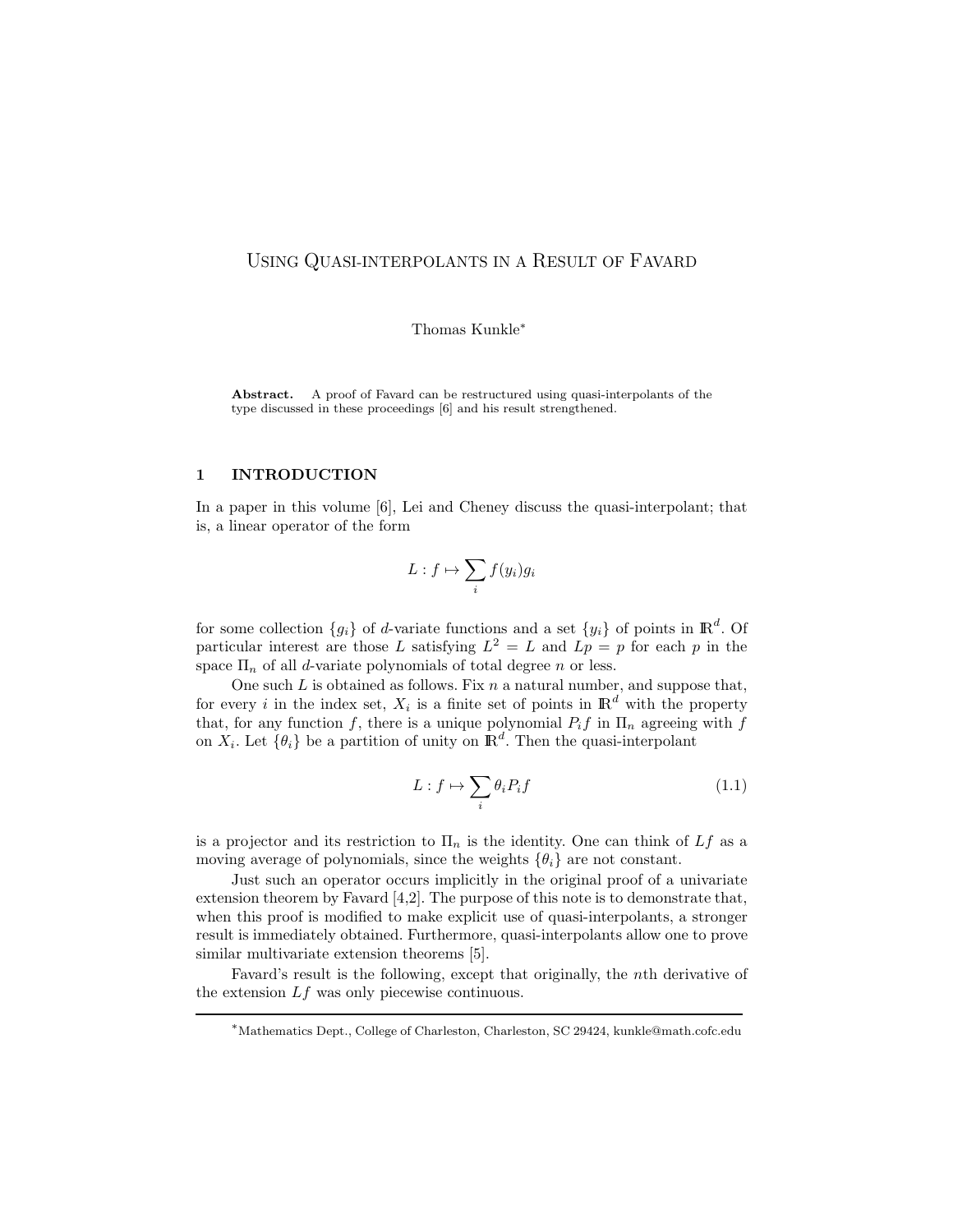**Theorem 1.2** Let  $\mathbf{m} := \{m_i : i \in \mathbb{Z}\}\$ be a strictly increasing, bi-infinite sequence of real numbers diverging to  $\pm \infty$ , and let f be a real-valued function defined on **m**. Then there exists an infinitely differentiable extension  $Lf$  of f to  $R$  with the property that, on each interval  $[m_i, m_{i+1}]$ ,

$$
|D^n Lf| \le C \max\left\{ \left| [m_s, \dots, m_{s+n}]f \right| : i-n < s \le i \right\} \tag{1.3}
$$

where  $C$  is a constant independent of both  $f$  and  $\mathbf{m}$ .

Here  $[m_s, \ldots, m_{s+n}]$  denotes the divided difference of f at the real numbers  ${m_s, \ldots, m_{s+n}}$ . By Rolle's Theorem, any smooth function agreeing with f on m would have an nth derivative at least as large in the uniform norm as the numbers

$$
n! | [m_s, \ldots, m_{s+n}]f |.
$$

The extension promised by Theorem 1.2 has an nth derivative that is no more than a constant times this necessary size. In several papers [1,2,3], de Boor has estimated this constant as well as

$$
\sup_{f,\mathbf{m}} \frac{\inf\{||D^nF||_{\infty} : F \in L_{\infty}^{(n)}, F = f \text{ on } \mathbf{m}\}}{\max\{n! | [m_i, \dots, m_{i+n}]f| : i \in \mathbb{Z}\}},
$$

and investigated the optimization problem:

Minimize the norm of 
$$
F \in L_p^{(n)}
$$
 such that  $F = f$  on **m**.

 $\sim$ 

## 2 PROOF OF THEOREM 1.2

Define  $P_i f$  to be the polynomial of degree less than n agreeing with f at the real numbers  $\{m_i, \ldots, m_{i+n-1}\}$ . We will take for L a quasi-interpolant of the form (1.1), with functions  $\{\theta_i\}$  which are to be constructed.

Choose a function  $\theta \in C^{\infty}[0,1]$  that satisfies

$$
\theta(0) = 1, \quad \theta(1) = 0,
$$
  

$$
\forall k \in \mathbb{N}, \quad D^k \theta(0) = D^k \theta(1) = 0,
$$

and

$$
\theta + \theta(1 - \cdot) \equiv 1. \tag{2.1}
$$

(Here,  $\theta(1-\cdot)$ ) represents the function given by the rule

$$
\theta(1-\cdot): [0,1] \to \mathbb{R}: x \mapsto \theta(1-x).
$$

The dot "." is used similarly below, enabling us to make a clear distinction between a function such as  $\theta$  and its output  $\theta(x)$  at some point x in its domain.)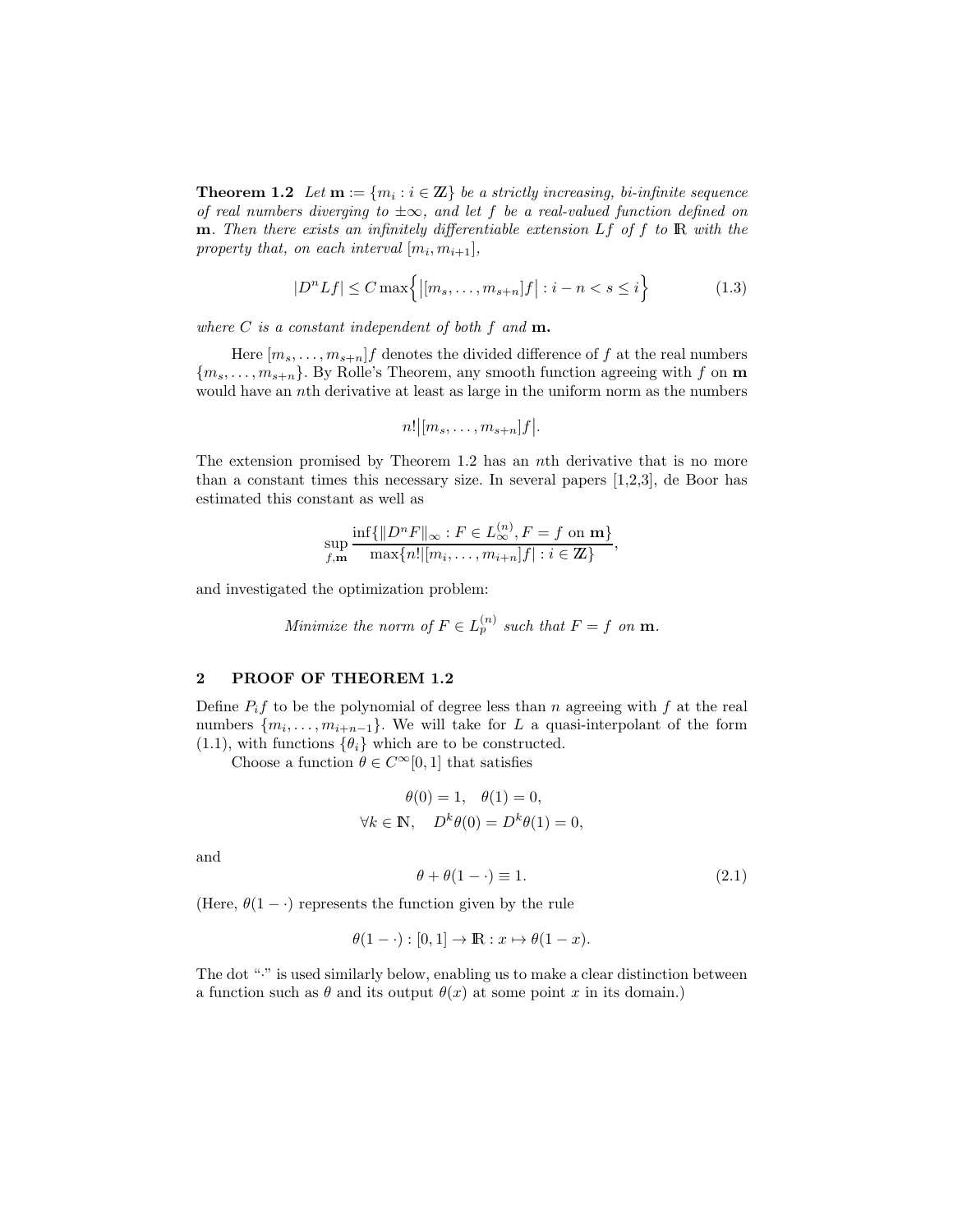For every *i*, set  $I_i$  to be the closed interval  $[m_i, m_{i+1}]$ , and define  $|I_i|$  to be its length. Choose  $k = k_i$  so that  $I_k$  is the largest of the intervals

$$
I_{i-1},\cdots,I_{i+n-2}.
$$

If this leaves more than one possibility for k, take k minimal. Choose  $l = l_i$  so that  $I_l$  is the largest of

$$
I_i,\cdots,I_{i+n-1},
$$

with the same rule in case of a tie. Note also that when  $k$  and  $l$  are viewed as functions of i, we have  $k_i \leq l_i = k_{i+1}$ . Abbreviating  $k_i$  and  $l_i$  to k and l, construct the weight function  $\theta_i$  as follows. If  $k = l$ , define  $\theta_i$  to be identically zero. If, instead,  $k < l$ , set

$$
\theta_i := \begin{cases} \theta\left(\frac{m_{k+1} - \cdot}{m_{k+1} - m_k}\right) & \text{on } [m_k, m_{k+1}]; \\ 1 & \text{on } [m_{k+1}, m_l]; \\ \theta\left(\frac{\cdot - m_l}{m_{l+1} - m_l}\right) & \text{on } [m_l, m_{l+1}]; \\ 0 & \text{elsewhere.} \end{cases}
$$

Consider the resulting sequence  $\{\theta_i\}_{-\infty}^{\infty}$ . After deleting those terms that are identically zero, for every adjacent pair in the list

$$
\ldots, \theta_j, \theta_h, \ldots
$$

 $\theta_j$  decreases to zero and  $\theta_h$  increases to one on the same interval. From (2.1) it follows that  $\{\theta_i\}$  is a partition of unity. By  $\theta_i$ 's construction,  $\theta_i(m_j) = 0$  unless  $i \leq j < i+n$ . Thus

$$
Lf:=\sum_i\theta_iP_if
$$

agrees with f on **m**. Since each  $\theta_i$  is infinitely differentiable, so is Lf. It remains only to prove (1.3).

Restricting our attention to the interval  $I_i$ , if only one of the functions  $\theta_j$ is nonzero, then that weight function is identically one and  $Lf = P_j f$ . Thus  $D^{n}Lf = 0$  and (1.3) is trivially satisfied. If, instead, there are two weight functions,  $\theta_j$  and  $\theta_h$  (j < h), with support on this interval, then  $\theta_j$  decreases to zero and  $\theta_h$ increases to one on  $I_i$ . This means that  $l_j = i = k_h$ , i.e., that  $I_i$  is the largest of the intervals

$$
I_j,\ldots,I_{j+n-1}
$$

and also the largest of

$$
I_{h-1},\ldots,I_{h+n-2}.
$$

Consequently,

$$
h - 1 \le i \le j + n - 1,\tag{2.2}
$$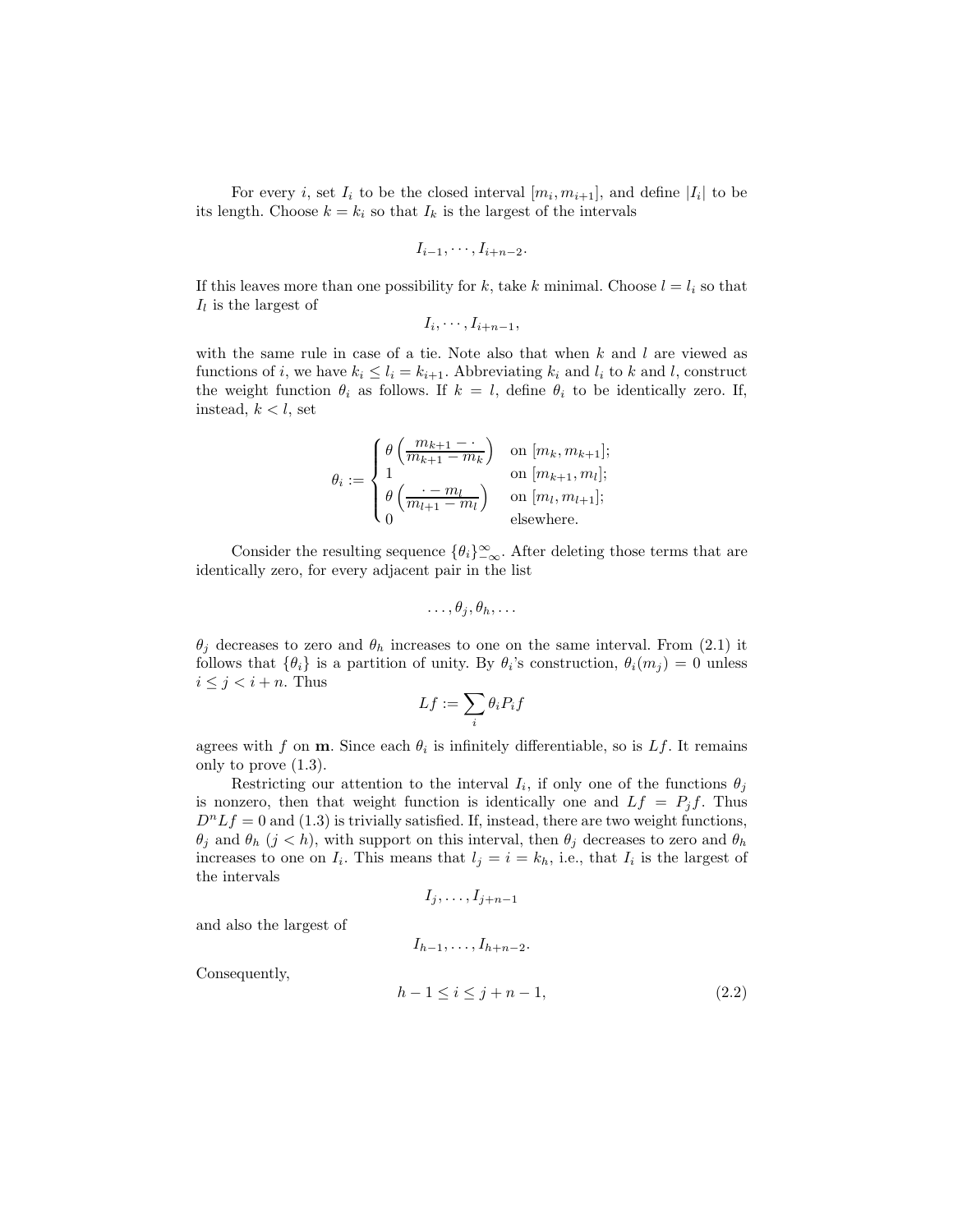$$
(m_t - m_s) \le (t - s)|I_i| \text{ when } j \le s \le t \le h + n - 1.
$$
 (2.3)

Set  $\psi_s$  to be the polynomial

$$
\psi_s := (\cdot - m_s) \cdots (\cdot - m_{s+n-2}).
$$

On  $I_i$ ,  $Lf$  can be written

$$
Lf = \theta_j P_j f + \theta_h P_h f
$$
  
=  $P_j f + \theta_h (P_h - P_j) f$   
=  $P_j f + \theta_h \sum_{s=j}^{h-1} (P_{s+1} - P_s) f$  (2.4)  
=  $P_j f + \sum_{s=j}^{h-1} (m_{s+n} - m_s) \theta_h \psi_{s+1} [m_s, \dots, m_{s+n}] f.$ 

We now arrive at a bound for  $\|D^n(\theta_h \psi_{s+1})\|$ , where  $\|\cdot\|$  is the max-norm on  $I_i$ . Trivially, for some constant  $c_1$  and for  $0 \leq l \leq n$ ,

$$
||D^l\theta_h|| = c_1|I_i|^{-l}.
$$

Consider  $D^{n-l}\psi_{s+1}$ . When  $l=0$ , this is zero; otherwise it is the sum of products of  $l-1$  terms of the form  $(-m_t)$  with  $j < t < h+n-1$ . On the interval of interest, each of these terms is bounded by the larger of  $|m_i - m_t|$  and  $|m_{i+1} - m_t|$ . By  $(2.2)$  and  $(2.3)$ , this is bounded by  $2n|I_i|$ . Therefore, with constants  $c_2$  and  $c_3$ depending only on n and  $\theta$ ,

$$
||D^{n-l}\psi_{s+1}|| \le c_2|I_i|^{l-1}
$$

and

$$
||D^n(\theta_h \psi_{s+1})|| \le c_3 |I_i|^{-1}.
$$
\n(2.5)

Differentiating (2.4), applying (2.3) to the term  $(m_{s+n} - m_s)$ , and combining the result with  $(2.5)$  gives  $(1.3)$ , completing the proof of the theorem.

In his proof, Favard uses interpolating polynomials of degree  $n$  when, as we've seen,  $n - 1$  suffices. However, the greatest difference the proof of this theorem and Favard's proof is the use of an operator of the form (1.1). Favard writes his extension on each interval  $I_i$  as the sum of polynomials and piecewise polynomial "smoothing functions," both of degree  $n$ .

## REFERENCES

[1] C. de Boor, A smooth and local interpolant with "small" kth derivative, in Numerical Solutions of Boundary Value Problems for Ordinary Differential Equations (A. K. Aziz, Ed.), pp. 177–197, Academic Press, New York, 1974.

and